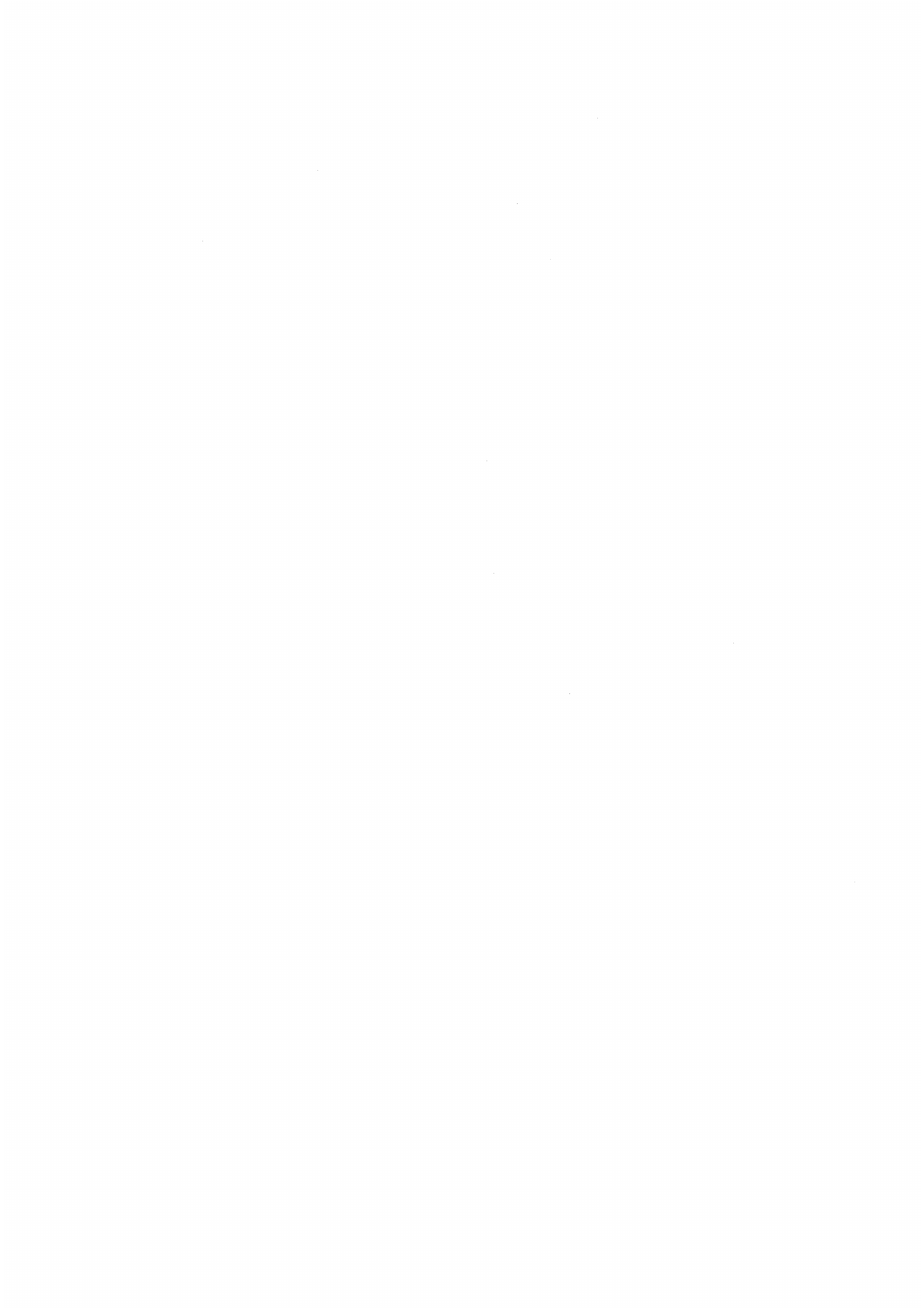#### ELIZABETH II c. 20



# Late Payment of Commercial Debts (Interest) Act 1998

# 1998 CHAPTER 20

An Act to make provision with respect to interest on the late payment of certain debts arising under commercial contracts for the supply of goods or services; and for connected purposes. [11th June 1998]

B E IT ENACTED by the Queen's most Excellent Majesty, by and with<br>the advice and consent of the Lords Spiritual and Temporal, and<br>Commons, in this present Parliament assembled, and by the<br>authority of the same as follows: the advice and consent of the Lords Spiritual and Temporal, and Commons, in this present Parliament assembled, and by the authority of the same, as follows:—

# PART I

#### STATUTORY INTEREST ON QUALIFYING DEBTS

1. (1) It is an implied term in a contract to which this Act applies that Statutory interest. any qualifying debt created by the contract carries simple interest subject to and in accordance with this Part.

(2) Interest carried under that implied term (in this Act referred to as "statutory interest") shall be treated, for the purposes of any rule of law or enactment (other than this Act) relating to interest on debts, in the same way as interest carried under an express contract term.

(3) This Part has effect subject to Part II (which in certain circumstances permits contract terms to oust or vary the right to statutory interest that would otherwise be conferred by virtue of the term implied by subsection (1)).

 $2.$  (1) This Act applies to a contract for the supply of goods or services Contracts to where the purchaser and the supplier are each acting in the course of a which Act applies. business, other than an excepted contract.

(2) In this Act "contract for the supply of goods or services" means—

(a) a contract of sale of goods; or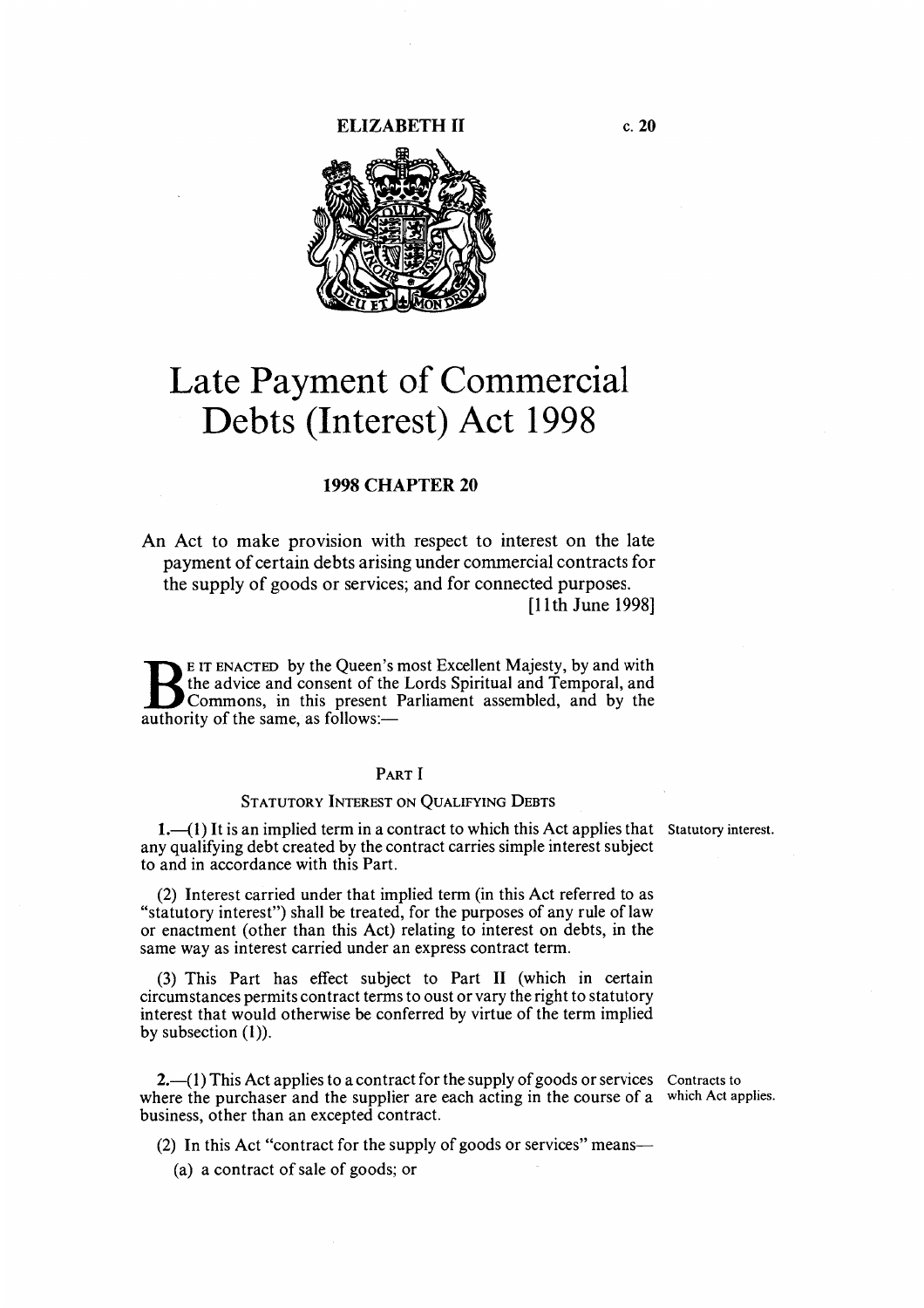#### <sup>2</sup>c. 20 Late Payment of Commercial Debts (Interest) Act 1998

PART I

- (b) a contract (other than a contract of sale of goods) by which a person does any, or any combination, of the things mentioned in subsection (3) for a consideration that is (or includes) a money consideration.
- (3) Those things are—
	- (a) transferring or agreeing to transfer to another the property in goods;
	- (b) bailing or agreeing to bail goods to another by way of hire or, in Scotland, hiring or agreeing to hire goods to another; and
	- (c) agreeing to carry out a service.

(4) For the avoidance of doubt a contract of service or apprenticeship is not a contract for the supply of goods or services.

(5) The following are excepted contracts—

- (a) a consumer credit agreement;
- (b) a contract intended to operate by way of mortgage, pledge, charge or other security; and
- (c) a contract of a description specified in an order made by the Secretary of State.

(6) An order under subsection (5)(c) may specify a description of contract by reference to any feature of the contract (including the parties).

(7) In this section—

- "business" includes a profession and the activities of any government department or local or public authority;
- "consumer credit agreement" has the same meaning as in the <sup>1974</sup>c. 39. Consumer Credit Act 1974;
- "contract of sale of goods" and "goods" have the same meaning as 1979 c. 54.  $\frac{1979 \text{ c}}{2}$  in the Sale of Goods Act 1979;
	- "property in goods" means the general property in them and not merely a special property.

Qualifying debts. 3.—( 1) A debt created by virtue of an obligation under a contract to which this Act applies to pay the whole or any part of the contract price is a "qualifying debt" for the purposes of this Act, unless (when created) the whole of the debt is prevented from carrying statutory interest by this section.

> (2) A debt does not carry statutory interest if or to the extent that it consists of a sum to which a right to interest or to charge interest applies by virtue of any enactment (other than section 1 of this Act).

> This subsection does not prevent a sum from carrying statutory interest by reason of the fact that a court, arbitrator or arbiter would, apart from this Act, have power to award interest on it.

> (3) A debt does not carry (and shall be treated as never having carried) statutory interest if or to the extent that a right to demand interest on it, which exists by virtue of any rule of law, is exercised.

> (4) A debt does not carry statutory interest if or to the extent that it is of a description specified in an order made by the Secretary of State.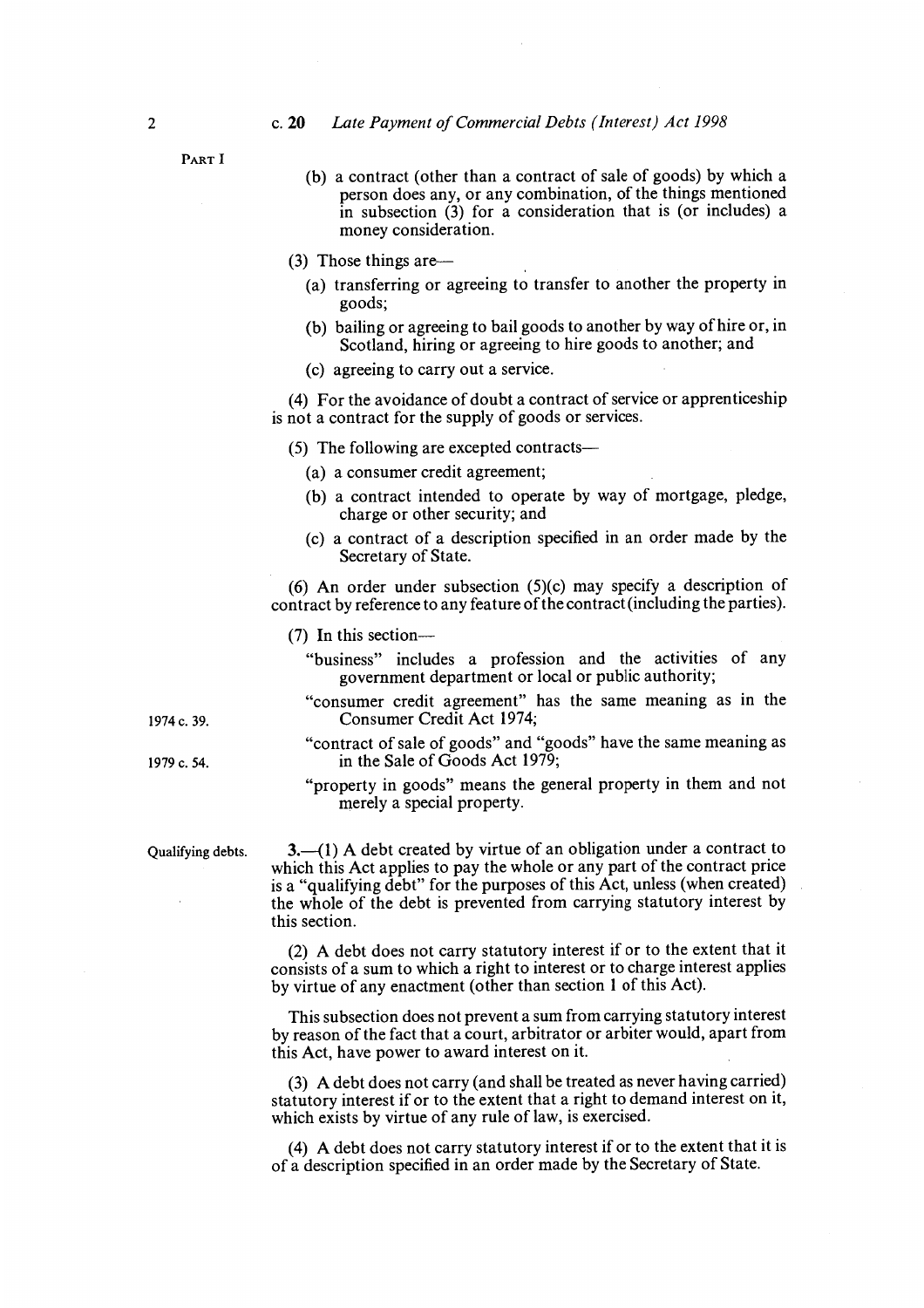(5) Such an order may specify a description of debt by reference to any feature of the debt (including the parties or any other feature of the contract by which it is created).

4.—(1) Statutory interest runs in relation to a qualifying debt in Period for which coordance with this section (unless section 5 applies). accordance with this section (unless section 5 applies).

(2) Statutory interest starts to run on the day after the relevant day for the debt, at the rate prevailing under section 6 at the end of the relevant day.

(3) Where the supplier and the purchaser agree a date for payment of the debt (that is, the day on which the debt is to be created by the contract), that is the relevant day unless the debt relates to an obligation to make an advance payment.

A date so agreed may be a fixed one or may depend on the happening of an event or the failure of an event to happen.

(4) Where the debt relates to an obligation to make an advance payment, the relevant day is the day on which the debt is treated by section 11 as having been created.

(5) In any other case, the relevant day is the last day of the period of 30 days beginning with—

- (a) the day on which the obligation of the supplier to which the debt relates is performed; or
- (b) the day on which the purchaser has notice of the amount of the debt or (where that amount is unascertained) the sum which the supplier claims is the amount of the debt,

whichever is the later.

(6) Where the debt is created by virtue of an obligation to pay a sum due in respect of a period of hire of goods, subsection (5)(a) has effect as if it referred to the last day of that period.

(7) Statutory interest ceases to run when the interest would cease to run if it were carried under an express contract term.

(8) In this section "advance payment" has the same meaning as in section 11.

5.—(l) This section applies where, by reason of any conduct of the Remission of supplier, the interests of justice require that statutory interest should be statutory interest. remitted in whole or part in respect of a period for which it would otherwise run in relation to a qualifying debt.

(2) If the interests of justice require that the supplier should receive no statutory interest for a period, statutory interest shall not run for that period.

(3) If the interests of justice require that the supplier should receive statutory interest at a reduced rate for a period, statutory interest shall run at such rate as meets the justice of the case for that period.

(4) Remission of statutory interest under this section may be required—

(a) by reason of conduct at any time (whether before or after the time at which the debt is created); and

PART I

runs.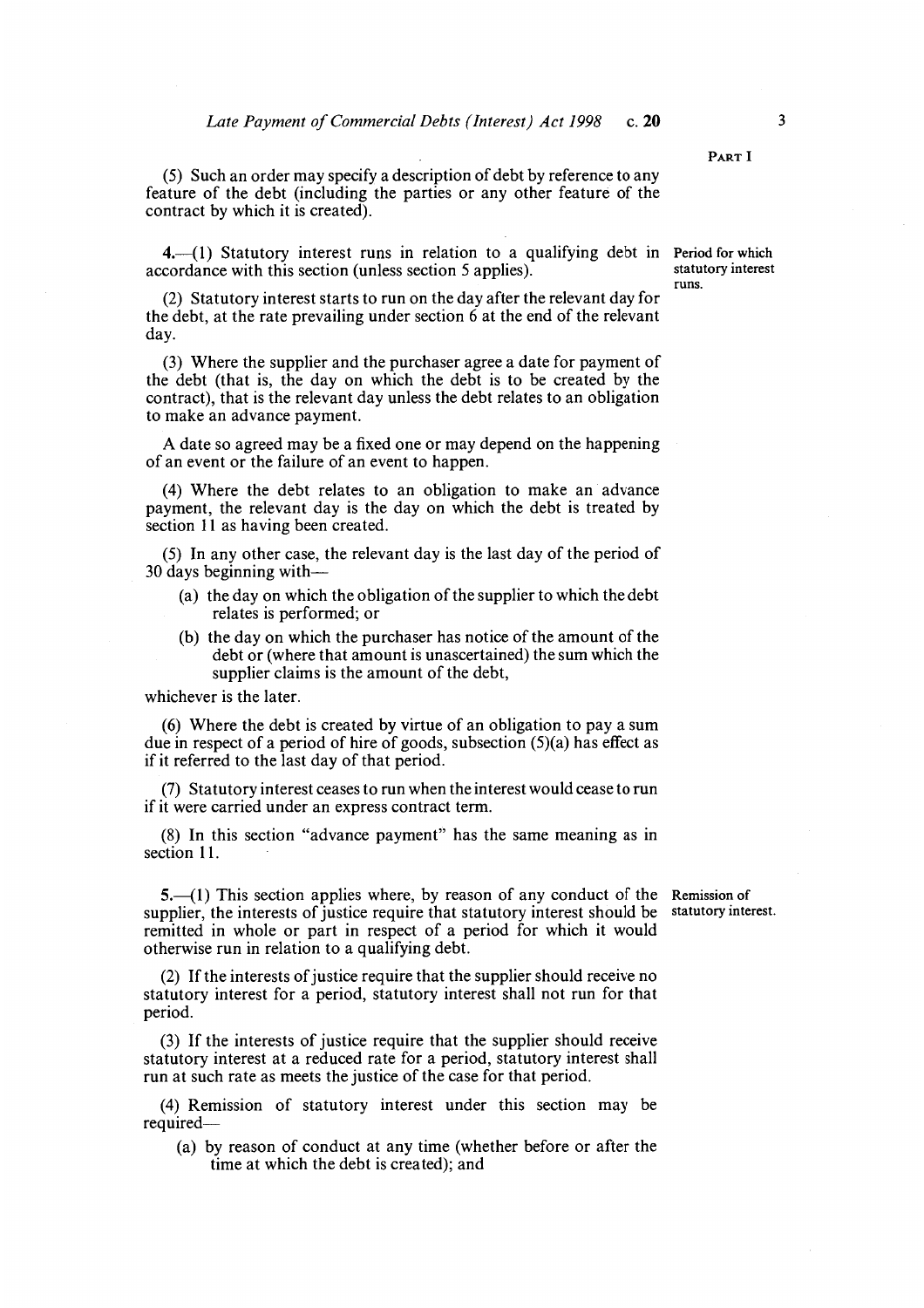## 4 c. 20 Late Payment of Commercial Debts (Interest) Act 1998

PART I

- (b) for the whole period for which statutory interest would otherwise run or for one or more parts of that period.
- (5) In this section "conduct" includes any act or omission.

Rate of statutory  $6.$ —(1) The Secretary of State shall by order made with the consent of interest.<br>the Treasury set the rate of statutory interest by prescribing the Treasury set the rate of statutory interest by prescribing—

- (a) a formula for calculating the rate of statutory interest; or
- (b) the rate of statutory interest.

(2) Before making such an order the Secretary of State shall, among other things, consider the extent to which it may be desirable to set the rate so as to—

- (a) protect suppliers whose financial position makes them particularly vulnerable if their qualifying debts are paid late; and
- (b) deter generally the late payment of qualifying debts.

#### PART II

#### CONTRACT TERMS RELATING TO LATE PAYMENT OF QUALIFYING DEBTS

Purpose of Part II. 7.—( 1) This Part deals with the extent to which the parties to a contract to which this Act applies may by reference to contract terms oust or vary the right to statutory interest that would otherwise apply when a qualifying debt created by the contract (in this Part referred to as "the debt") is not paid.

> (2) This Part applies to contract terms agreed before the debt is created; after that time the parties are free to agree terms dealing with the debt.

> (3) This Part has effect without prejudice to any other ground which may affect the validity of a contract term.

Circumstances  $\begin{array}{c} 8. & (1) \text{ Any contract terms are void to the extent that they purport to where stationary  
where statutory  
and the right to statutory interest in relation to the debt. unless there$ where statutory exclude the right to statutory interest in relation to the debt, unless there interest may be is a substantial contractual remedy for late nayment of the debt is a substantial contractual remedy for late payment of the debt.

> (2) Where the parties agree a contractual remedy for late payment of the debt that is a substantial remedy, statutory interest is not carried by the debt (unless they agree otherwise).

> (3) The parties may not agree to vary the right to statutory interest in relation to the debt unless either the right to statutory interest as varied or the overall remedy for late payment of the debt is a substantial remedy.

(4) Any contract terms are void to the extent that they purport to—

- (a) confer a contractual right to interest that is not a substantial remedy for late payment of the debt, or
- (b) vary the right to statutory interest so as to provide for a right to statutory interest that is not a substantial remedy for late payment of the debt,

unless the overall remedy for late payment of the debt is a substantial remedy.

(5) Subject to this section, the parties are free to agree contract terms which deal with the consequences of late payment of the debt.

ousted or varied.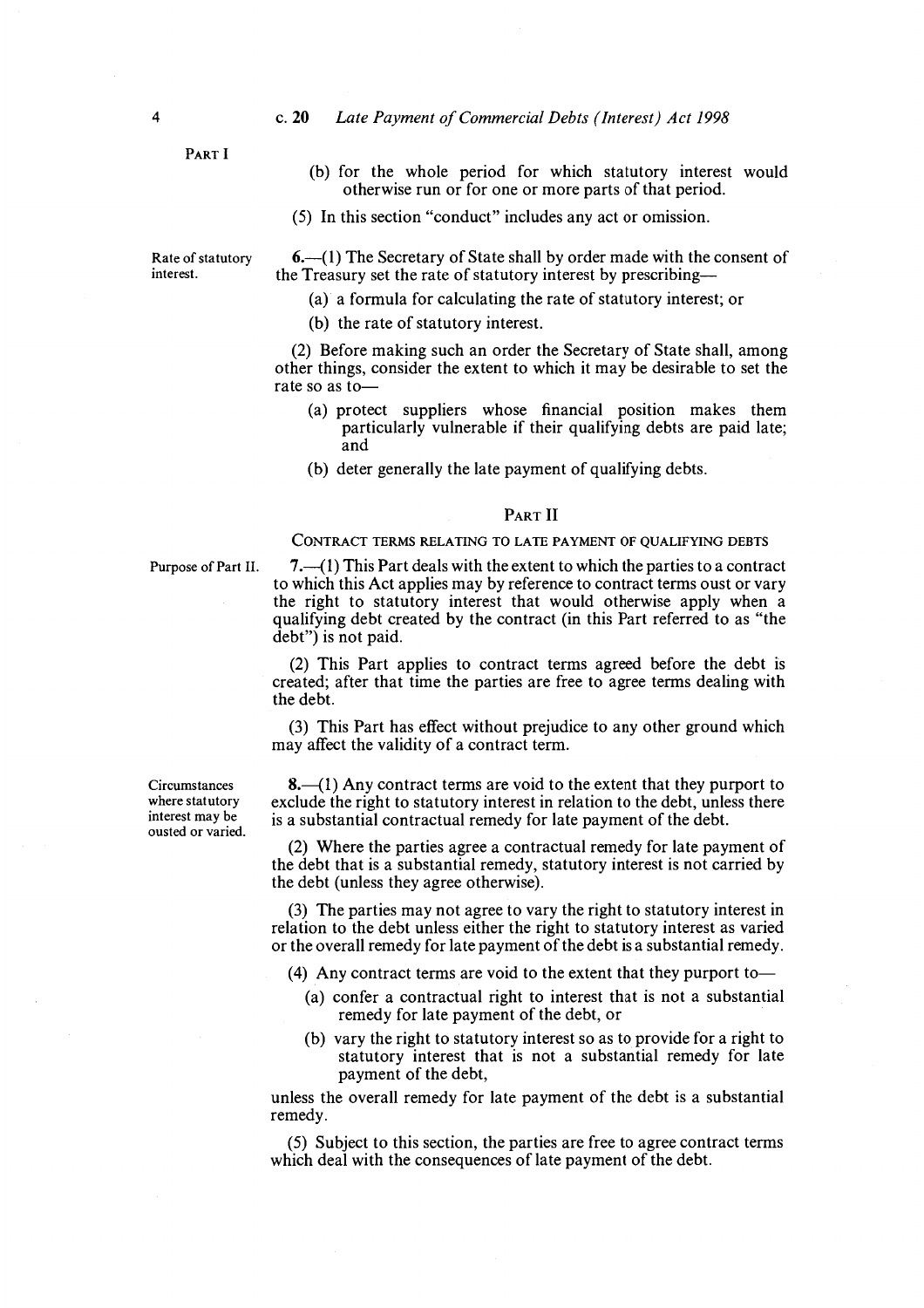9.—(1) A remedy for the late payment of the debt shall be regarded as Meaning of substantial remedy unless a substantial remedy unless-

- (a) the remedy is insufficient either for the purpose of compensating the supplier for late payment or for deterring late payment; and
- (b) it would not be fair or reasonable to allow the remedy to be relied on to oust or (as the case may be) to vary the right to statutory interest that would otherwise apply in relation to the debt.

(2) In determining whether a remedy is not a substantial remedy, regard shall be had to all the relevant circumstances at the time the terms in question are agreed.

(3) In determining whether subsection (1)(b) applies, regard shall be had (without prejudice to the generality of subsection (2)) to the following matters—

- (a) the benefits of commercial certainty;
- (b) the strength of the bargaining positions of the parties relative to each other;
- (c) whether the term was imposed by one party to the detriment of the other (whether by the use of standard terms or otherwise); and
- (d) whether the supplier received an inducement to agree to the term.

#### 10.—(1) In this Part— Interpretation of

Part II.

- "contract term" means a term of the contract creating the debt or any other contract term binding the parties (or either of them);
- "contractual remedy" means a contractual right to interest or any contractual remedy other than interest;
- "contractual right to interest" includes a reference to a contractual right to charge interest;
- "overall remedy", in relation to the late payment of the debt, means any combination of a contractual right to interest, a varied right to statutory interest or a contractual remedy other than interest;
- "substantial remedy" shall be construed in accordance with section 9.

(2) In this Part a reference (however worded) to contract terms which vary the right to statutory interest is a reference to terms altering in any way the effect of Part I in relation to the debt (for example by postponing the time at which interest starts to run or by imposing conditions on the right to interest).

(3) In this Part a reference to late payment of the debt is a reference to late payment of the sum due when the debt is created (excluding any part of that sum which is prevented from carrying statutory interest by section 3).

PART II

remedy".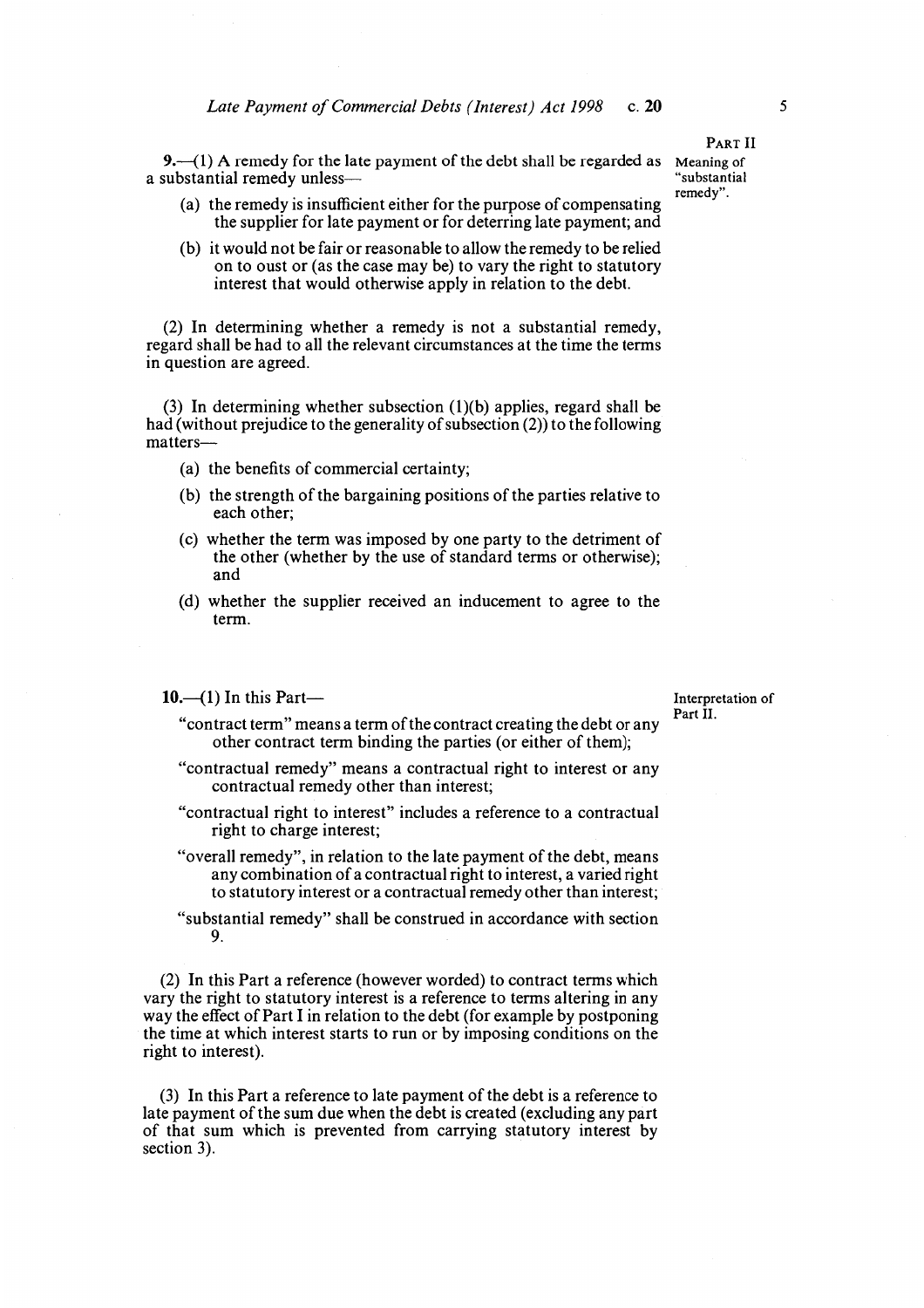#### PART III

## GENERAL AND SUPPLEMENTARY

Treatment of  $11.-(1)$  A qualifying debt created by virtue of an obligation to make advance payments an advance payment shall be treated for the purposes of this Act as if it advance payments an advance payment shall be treated for the purposes of this Act as if it of the contract was created on the day mentioned in subsection  $(3)$ ,  $(4)$  or  $(5)$  (as the case price. may be).

> (2) In this section "advance payment" means a payment falling due before the obligation of the supplier to which the whole contract price relates ("the supplier's obligation") is performed, other than a payment of a part of the contract price that is due in respect of any part performance of that obligation and payable on or after the day on which that part performance is completed.

> (3) Where the advance payment is the whole contract price, the debt shall be treated as created on the day on which the supplier's obligation is performed.

> (4) Where the advance payment is a part of the contract price, but the sum is not due in respect of any part performance of the supplier's obligation, the debt shall be treated as created on the day on which the supplier's obligation is performed.

> (5) Where the advance payment is a part of the contract price due in respect of any part performance of the supplier's obligation, but is payable before that part performance is completed, the debt shall be treated as created on the day on which the relevant part performance is completed.

> (6) Where the debt is created by virtue of an obligation to pay a sum due in respect of a period of hire of goods, this section has effect as if—

- (a) references to the day on which the supplier's obligation is performed were references to the last day of that period; and
- (b) references to part performance of that obligation were references to part of that period.

(7) For the purposes of this section an obligation to pay the whole outstanding balance of the contract price shall be regarded as an obligation to pay the whole contract price and not as an obligation to pay a part of the contract price.

Conflict of laws.  $12.-(1)$  This Act does not have effect in relation to a contract governed by the law of a part of the United Kingdom by choice of the parties if—

- (a) there is no significant connection between the contract and that part of the United Kingdom; and
- (b) but for that choice, the applicable law would be a foreign law.

(2) This Act has effect in relation to a contract governed by a foreign law by choice of the parties if—

- (a) but for that choice, the applicable law would be the law of a part of the United Kingdom; and
- (b) there is no significant connection between the contract and any country other than that part of the United Kingdom.
- (3) In this section—

"contract" means a contract falling within section 2(1); and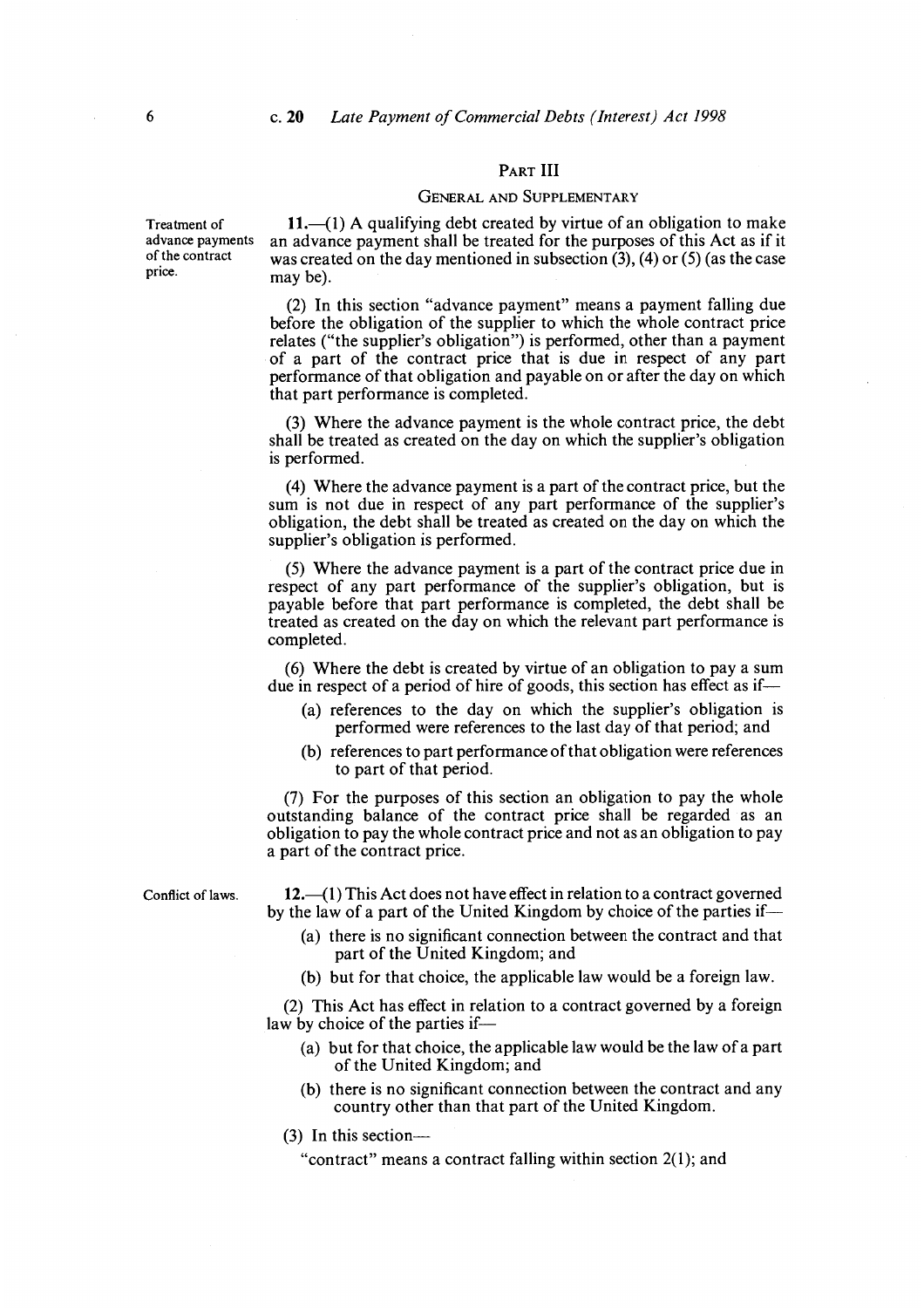"foreign law" means the law of a country outside the United Kingdom.

13.—(1) The operation of this Act in relation to a qualifying debt is not Assignments, etc. affected by—

- (a) any change in the identity of the parties to the contract creating the debt; or
- (b) the passing of the right to be paid the debt, or the duty to pay it (in whole or in part) to a person other than the person who is the original creditor or the original debtor when the debt is created.

(2) Any reference in this Act to the supplier or the purchaser is a reference to the person who is for the time being the supplier or the purchaser or, in relation to a time after the debt in question has been created, the person who is for the time being the creditor or the debtor, as the case may be.

(3) Where the right to be paid part of a debt passes to a person other than the person who is the original creditor when the debt is created, any reference in this Act to a debt shall be construed as (or, if the context so requires, as including) a reference to part of a debt.

(4) A reference in this section to the identity of the parties to a contract changing, or to a right or duty passing, is a reference to it changing or passing by assignment or assignation, by operation of law or otherwise.

 $14.$ —(1) This section applies to any contract term which purports to Contract terms we the effect of postponing the time at which a qualifying debt would relating to the have the effect of postponing the time at which a qualifying debt would relating to the otherwise be created by a contract to which this Act applies otherwise be created by a contract to which this Act applies.

(2) Sections  $3(2)(b)$  and  $17(1)(b)$  of the Unfair Contract Terms Act price.<br>(2)  $77$  (no reliance to be placed on certain contract terms) shall apply in 1977 c. 50.  $1977$  (no reliance to be placed on certain contract terms) shall apply in cases where such a contract term is not contained in written standard terms of the purchaser as well as in cases where the term is contained in such standard terms.

(3) In this section "contract term" has the same meaning as in section  $10(1)$ .

 $15$ .—(1) Any power to make an order or regulations under this Act is Orders and ercisable by statutory instrument. exercisable by statutory instrument.

(2) Any statutory instrument containing an order or regulations under this Act, other than an order under section 17(2), shall be subject to annulment in pursuance of a resolution of either House of Parliament.

16.—(1) In this Act— Interpretation.

- "contract for the supply of goods or services" has the meaning given in section 2(2);
- "contract price" means the price in a contract of sale of goods or the money consideration referred to in section 2(2)(b) in any other contract for the supply of goods or services;
- "purchaser" means (subject to section  $13(2)$ ) the buyer in a contract of sale or the person who contracts with the supplier in any other contract for the supply of goods or services;

"qualifying debt" means a debt falling within section 3(1);

of the contract

PART III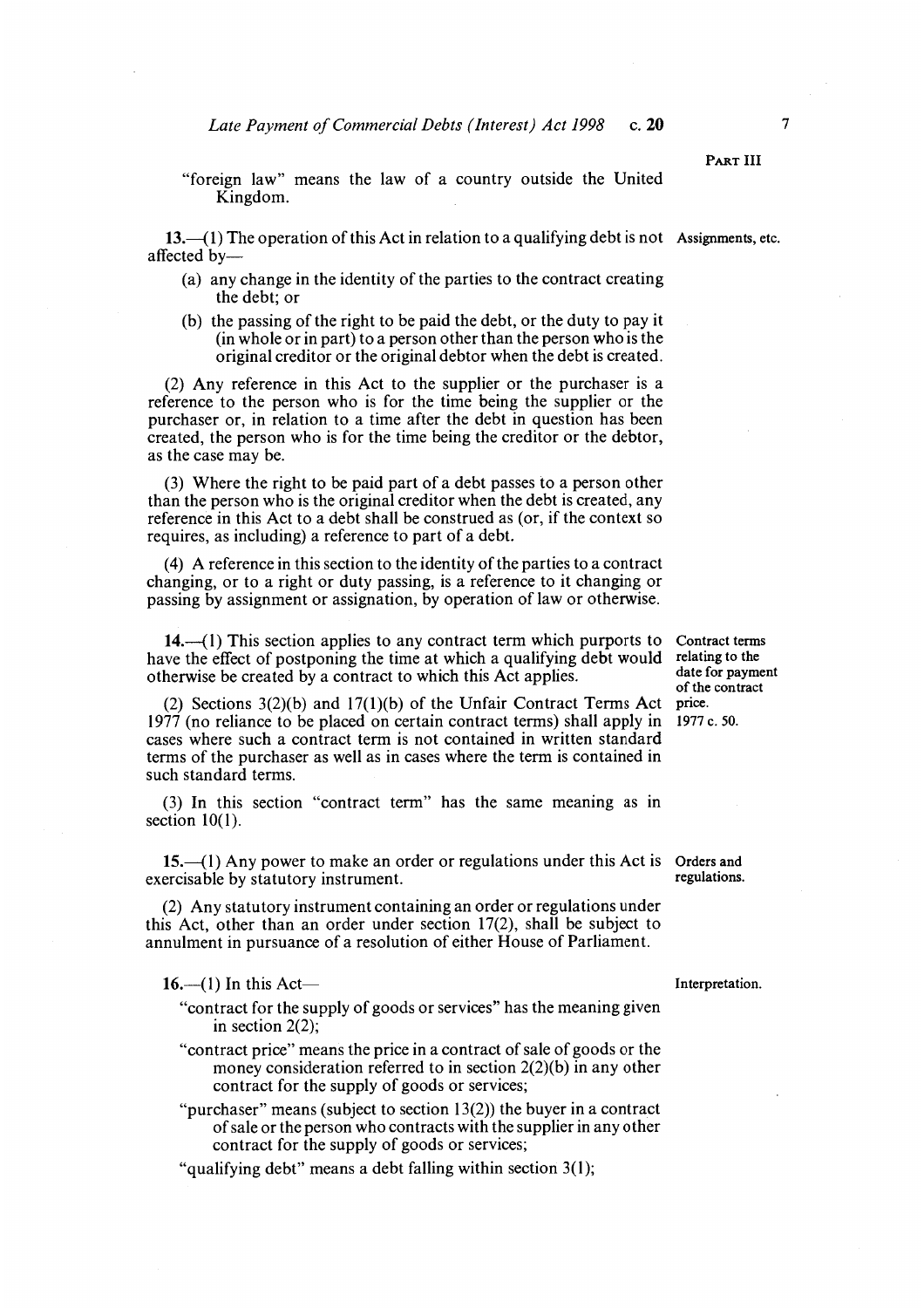#### 8 **c. 20** Late Payment of Commercial Debts (Interest) Act 1998

PART III

- "statutory interest" means interest carried by virtue of the term implied by section 1(1); and
- "supplier" means (subject to section  $13(2)$ ) the seller in a contract of sale of goods or the person who does one or more of the things mentioned in section 2(3) in any other contract for the supply of goods or services.

(2) In this Act any reference (however worded) to an agreement or to contract terms includes a reference to both express and implied terms (including terms established by a course of dealing or by such usage as binds the parties).

Short title, 17.—(1) This Act may be cited as the Late Payment of Commercial commencement Debts (Interest) Act 1998. commencement Debts (Interest) Act 1998.<br>and extent.

 $(2)$  This Act (apart from this section) shall come into force on such day as the Secretary of State may by order appoint; and different days may be appointed for different descriptions of contract or for other different purposes.

An order under this subsection may specify a description of contract by reference to any feature of the contract (including the parties).

(3) The Secretary of State may by regulations make such transitional, supplemental or incidental provision (including provision modifying any provision of this Act) as the Secretary of State may consider necessary or expedient in connection with the operation of this Act while it is not fully in force.

(4) This Act does not affect contracts of any description made before this Act comes into force for contracts of that description.

## (5) This Act extends to Northern Ireland.

© Crown copyright 1998

Printed in the UK by The Stationery Office Limited under the authority and superintendence of Carol Tullo, Controller of Her Majesty's Stationery Office and Queen's Printer of Acts of Parliament Dd 5068642 2/99 19585 73045 1st Impression June 1998 3rd Impression February 1999